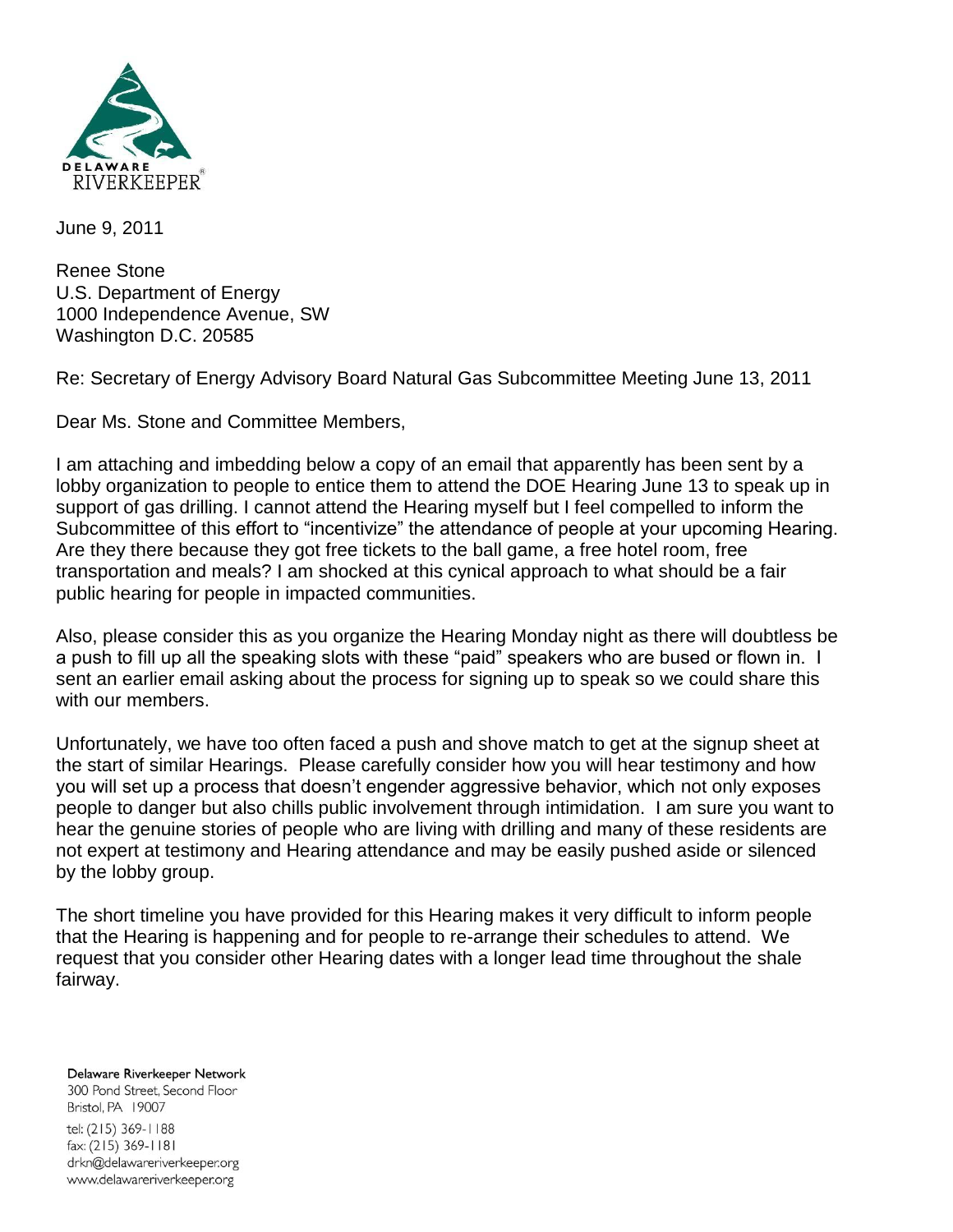Thank you.

Sincerely,

Tracy Carluccio Deputy Director Delaware Riverkeeper Network

Email copy: -------- Original Message --------

**Subject:** Department of Energy Meeting on Hydraulic Fracturing **Date:** Thu, 9 Jun 2011 12:11:46 -0400 **From:** Thomas Shepstone [<tom@energyindepth.org>](mailto:tom@energyindepth.org) **To:** Undisclosed-recipients: <>;

There is an **extremely important meeting** coming up this Monday and we need folks to attend.

Here is the essential background, folks:

## **Department of Energy to Host Secretary of Energy Advisory Board Natural Gas Subcommittee Meeting**

Washington, DC – On Monday, June 13, 2011, the U.S. Department of Energy will host a public meeting of the Secretary of Energy Advisory Board (SEAB) Natural Gas Subcommittee at Washington & Jefferson College in Washington, Pa. **The meeting will allow subcommittee members to hear directly from community members interested in the safety and environmental performance of hydraulic fracturing.**

## **WHAT:**

Secretary of Energy Advisory Board Natural Gas Subcommittee Meeting

**WHEN:** Monday, June 13, 2011 7:00 PM – 9:00 PM

**WHERE:** Washington Jefferson College Olin Fine Arts Center East Wheeling Street Washington, PA

More information about the public meeting and the subcommittee can be obtained by visiting [www.shalegas.energy.gov.](http://www.shalegas.energy.gov/)

Obviously, even though it's short notice and a long ways off (we just learned about it ourselves) this is an extremely important event. We need as many of you from our region there as possible under the circumstances. Given the short notice and the distance, we are prepared to help make this happen. We can